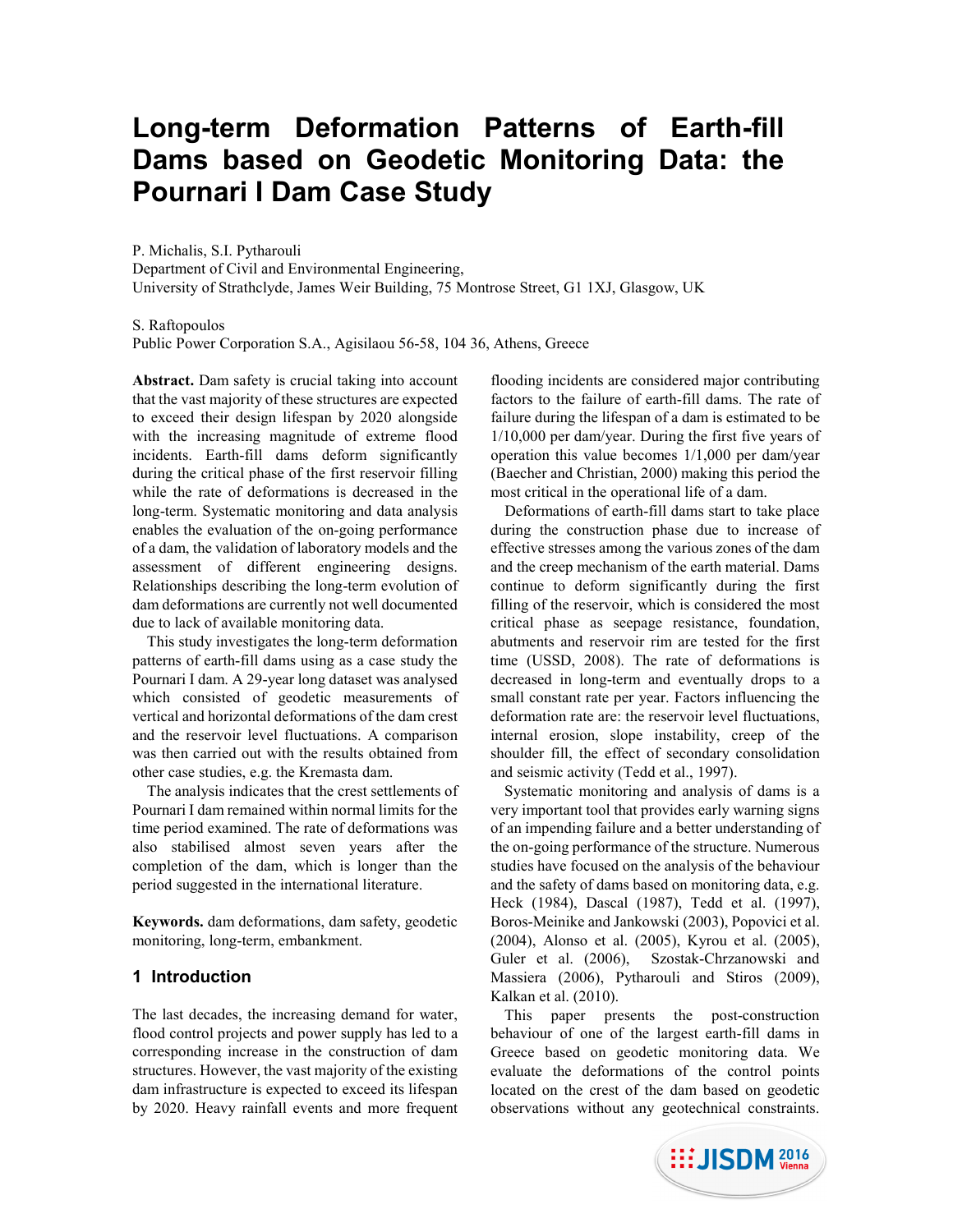The investigated control points correspond to locations where maximum deformations are anticipated.

# **2 The Pournari I Dam**

The Pournari I dam is located in Western Greece and construction was completed in 1980 while the first impoundment of the reservoir started in 1981. The dam is owned by the Public Power Corporation of Greece (PPC S.A.) and is rated  $5<sup>th</sup>$  in energy production amongst the hydroelectric power stations in Greece. Pournari I dam, shown in Figure 1(a), is the 5<sup>th</sup> larger dam in Greece with material volume of  $9 \times 10^6$  m<sup>3</sup> and one of the largest dams in Europe.



**Fig. 1 (a)** Downstream shoulder of Pournari I dam with the concrete spillway (left) and part of the hydroelectric station (right). **(b)** Cross section of the Pournari I dam at the location where maximum height is obtained.

Pournari I is an earth-fill dam composed of sand and gravel material with a central clay core, shown in Figure 1(b), while the maximum capacity of its reservoir is  $865 \times 10^6$  m<sup>3</sup>. The maximum and minimum water levels for hydroelectric power production are at an altitude of 120 m and 100 m above mean sea level (AMSL), respectively, with the critical water level for the safety of the dam at 126 m AMSL (PPC S.A., 1981).

The central clay core is covered with sandy gravel filters. Rock fill shoulders of varied gradient were constructed at each side of the dam with a step at elevation of 80 m and 65 m at the upstream and the downstream sides respectively, as shown in Figure 1(b). The width at the base of the dam is 453 m, its maximum height is 107 m (from the foundation level), while the crest length is 580 m (PPC S.A., 1981).

## **3 Available Data**

The Pournari I dam has been monitored since 1981. The geodetic monitoring system consists of 79 control stations in total located on the crest, the downstream and upstream shoulders, right and left abutments, the spillway right bank and the power station area. The vertical and horizontal deformations are measured using reference stations that are located on stable ground close to the right and left abutments.

The geodetic monitoring record was provided by the PPC S.A. and covers a period of 29 years, from February 1981 to April 2010. The record consists of (1) the horizontal deflections and (2) the vertical deformations of all control points on the dam crest and shoulders and (3) daily values of reservoir level fluctuations. During the period of the first filling of the reservoir (between 1981 and 1984) the sampling rate was every 20 days, while from 1984 onwards this rate was reduced to once per year.

This study is focused on the analysis of the control points S1-S14 located on the crest (see Figure 2) as this part of the dam is the most susceptible to deformations.



**Fig. 2** Location of control points located on the crest of Pournari I dam (the dataset from S4 was not available).

## **4 Data Analysis and Results**

#### **4.1 Crest Settlement**

Figure 3 presents the crest settlements of Pournari I dam and the reservoir level fluctuations for the period of 29 years. The reservoir level remained within the operational limits set for hydroelectric power production (i.e. between 100 m and 120 m, PPC S.A., 1981) reaching maximum and minimum values of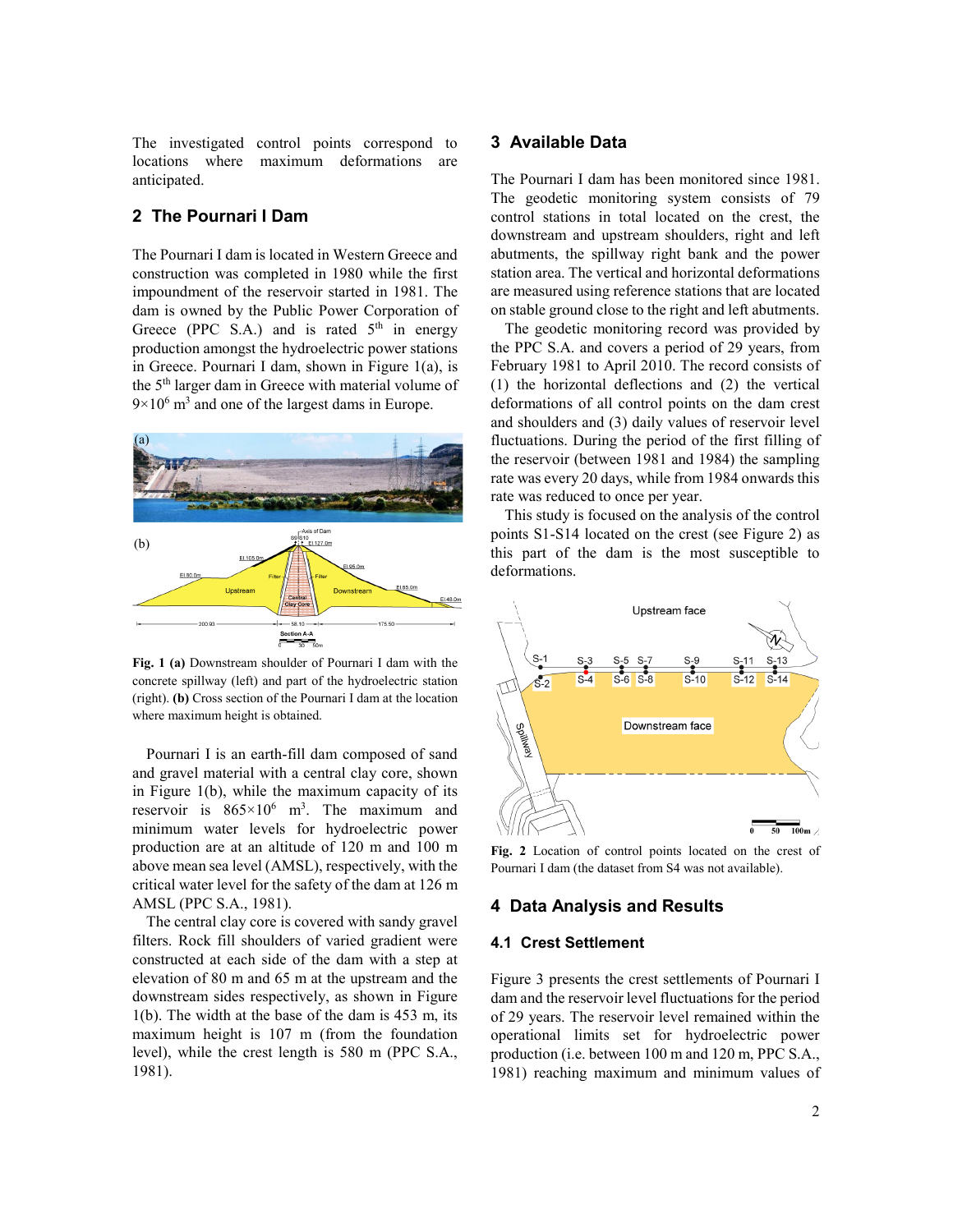119.9 m and 100.6 m on August 2008 and January 1987, respectively.



**Fig. 3** Evolution of the settlements of all crest control points of Pournari I dam and reservoir level fluctuations. The upstream side of the crest appears to have the maximum observed settlements. The rate of settlements became more gradual after 1988 when the reservoir drawdown level remained relatively higher compared to the period 1981-1987.

The settlements of the crest were developed at a higher rate during the first years of the dam operation which was anticipated. Significant settlements that reached maximum values were also recorded on the upstream side of the crest compared to the downstream crest control points. In particular, the maximum settlement was recorded at the control point S9, which is located at the cross section with the maximum dam height, on April 2010 with a cumulative value of 609 mm (see Figure 3). This value corresponds to 0.57% of the dam height.

The crest settlements were also evaluated using the settlement index (*SI*) given by equation 1 (Charles, 1986):

$$
S_{I} = \frac{s}{1000 \times H \times \log\left(\frac{t_{2}}{t_{1}}\right)}\tag{1}
$$

where *s* (mm) is the crest settlement between two different measurement periods  $t_1$  and  $t_2$  at each control point located at a height *H* (m) from the foundation level. Tedd et al. (1997) suggested that if the value of the dimensionless parameter  $S_I$  is greater than 0.02, the crest settlement is attributed to mechanisms other than creep requiring further investigation to be conducted. Figure 4 presents the *SI* obtained for all the crest control points of Pournari I dam for the period of 29 years. From the

construction of the dam (1981) until the last available measurement (2010), the settlement index  $S_I$  has never exceeded the critical value of 0.02 which indicates that the deformations at the body of the dam can be attributed to normal anticipated mechanisms (i.e. creep).



**Fig. 4** The settlement index of the crest control points of Pournari I dam has never exceeded the threshold value of 0.02 from 1981 until 2010.

The annual rate of settlement  $(S_a)$  was also used to assess the deformations of the crest with equation 2:

$$
S_a = \left(\frac{S_{ii} - S_i}{H}\right) \times 100\tag{2}
$$

where  $S_{ii}$  and  $S_i$  are consecutive yearly settlement measurements and *H* is the height from the foundation level at each crest control point. Any *Sa* settlements equal or less than 0.02% of the height of the dam were regarded normal and the dam stabilised (Dascal, 1987). As presented in Figure 5, the annual rate of settlement for all the crest control points of Pournari I dam is stabilised below the value of 0.02% of the dam height almost 8 years after the first impoundment (1981).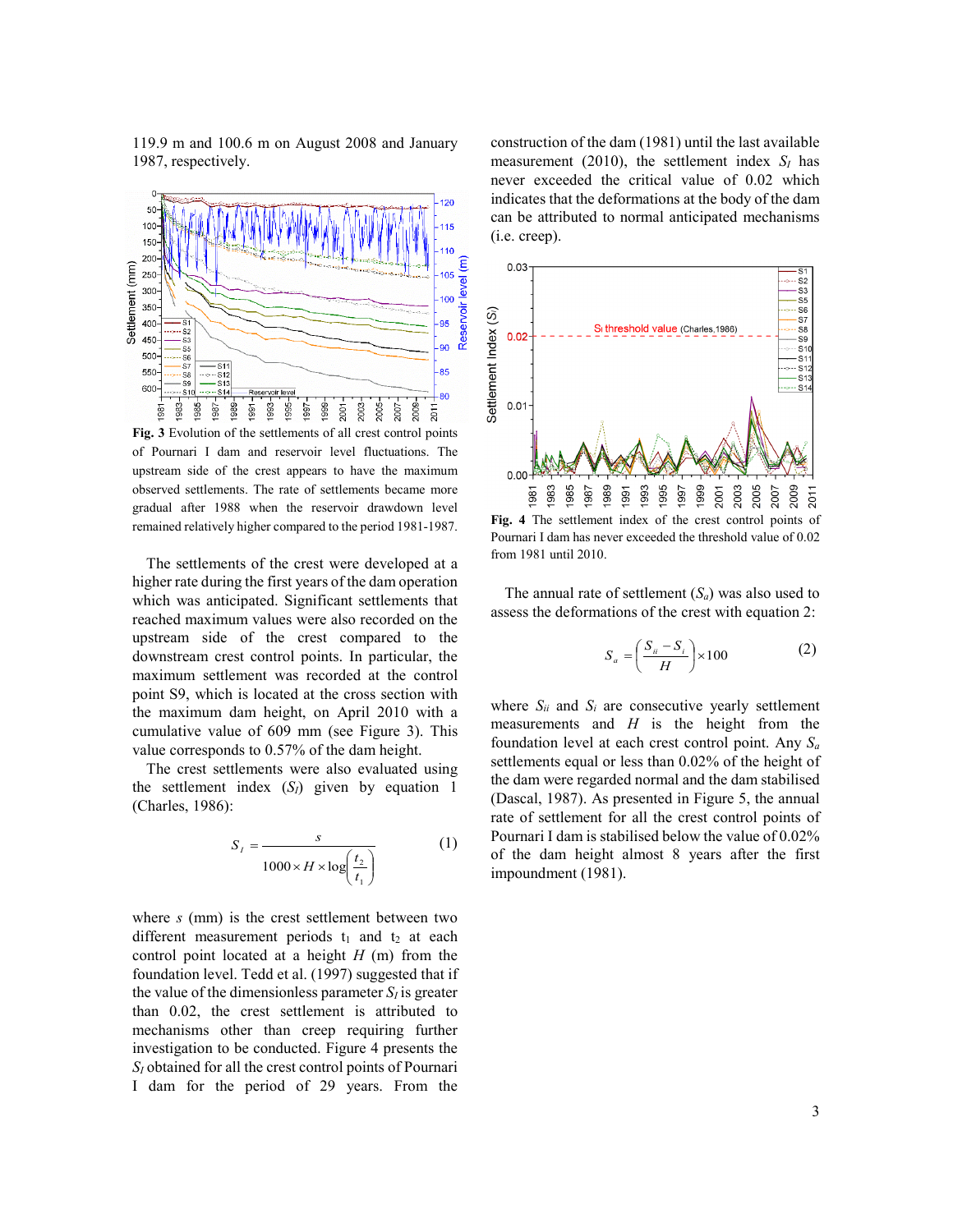

**Fig. 5** The annual rate of settlement of the crest control points from 1981 until 2010 was stabilised below the value of 0.02% in 1989, almost 8 years after the first reservoir filling.

#### **4.2 Crest Horizontal Deformations**

The horizontal deformations of the crest control points of Pournari I dam is presented in Figure 6.



**Fig. 6** Horizontal deformations of the crest control points of Pournari I dam from 1981 until 2010. Positive values indicate deformations towards the downstream direction.

Both the upstream and downstream crest control points were displaced in the horizontal direction towards the upstream side of the dam. The rate of deformations reached maximum values during the first years of the dam operation which corresponds to the first reservoir filling and it is gradually decreased after the year 1986. The maximum horizontal deformation was recorded for the control point S10 with a value of 139 mm (see Figure 6). The S10 is located at the cross section where maximum dam height is recorded.

## **5 Discussion and Conclusions**

This study presented the post-construction analysis of the behaviour of one of the largest earth fill dams in Greece based on long-term monitoring data. The 29 year long dataset consisted of geodetic measurements of vertical and horizontal deformations from the crest of Pournari I dam and the reservoir level fluctuations.

The maximum crest settlement (609 mm) was recorded for the control point located at the cross section with the maximum dam height. Similar behaviour was recorded for the Kremasta dam as the maximum vertical deformation (764 mm) was recorded at the maximum height of the dam (Pytharouli and Stiros, 2009).

The settlement index  $(S_I)$  was also used to assess the crest deformations of Pournari I dam. The *SI* has never exceeded the critical value of 0.02 from the construction of the dam (1981) until the last available measurement (2010), which indicates that the dam deformations can be attributed to normal anticipated mechanisms (i.e. creep, secondary consolidation of the clay core). The same does not apply for the  $S_I$  of Kremasta dam which has exceeded the value of 0.02 four periods of time reflecting effects other normal creep (Pytharouli and Stiros, 2009).

The annual rate of settlement of the crest of Pournari I dam was stabilized below the value of 0.02% almost 8 years after the first impoundment of the reservoir. This is not in agreement with the estimation proposed by Dascal (1987) that suggested that the maximum period for the stabilisation of crest settlements varies from 24 to 30 months.

The analysis of the dataset also revealed that the crest deformed towards the upstream direction for the examined period of time which is considered a rather unusual behaviour. Horizontal deformations towards the upstream direction are common for earth-fill dams for the time period after construction and during the first stages of the first impoundment of the reservoir. For the case of Pournari I dam, the direction of the horizontal deformations of the crest for the majority of the control points did not change over time. It should be noted that this is not the case for the horizontal deformations of the control points located on the downstream face of the dam, below the crest level. The upstream movement of the crest is potentially originated by the hydrostatic pressure from the reservoir causing the submerged part of the dam to deform towards the downstream direction but